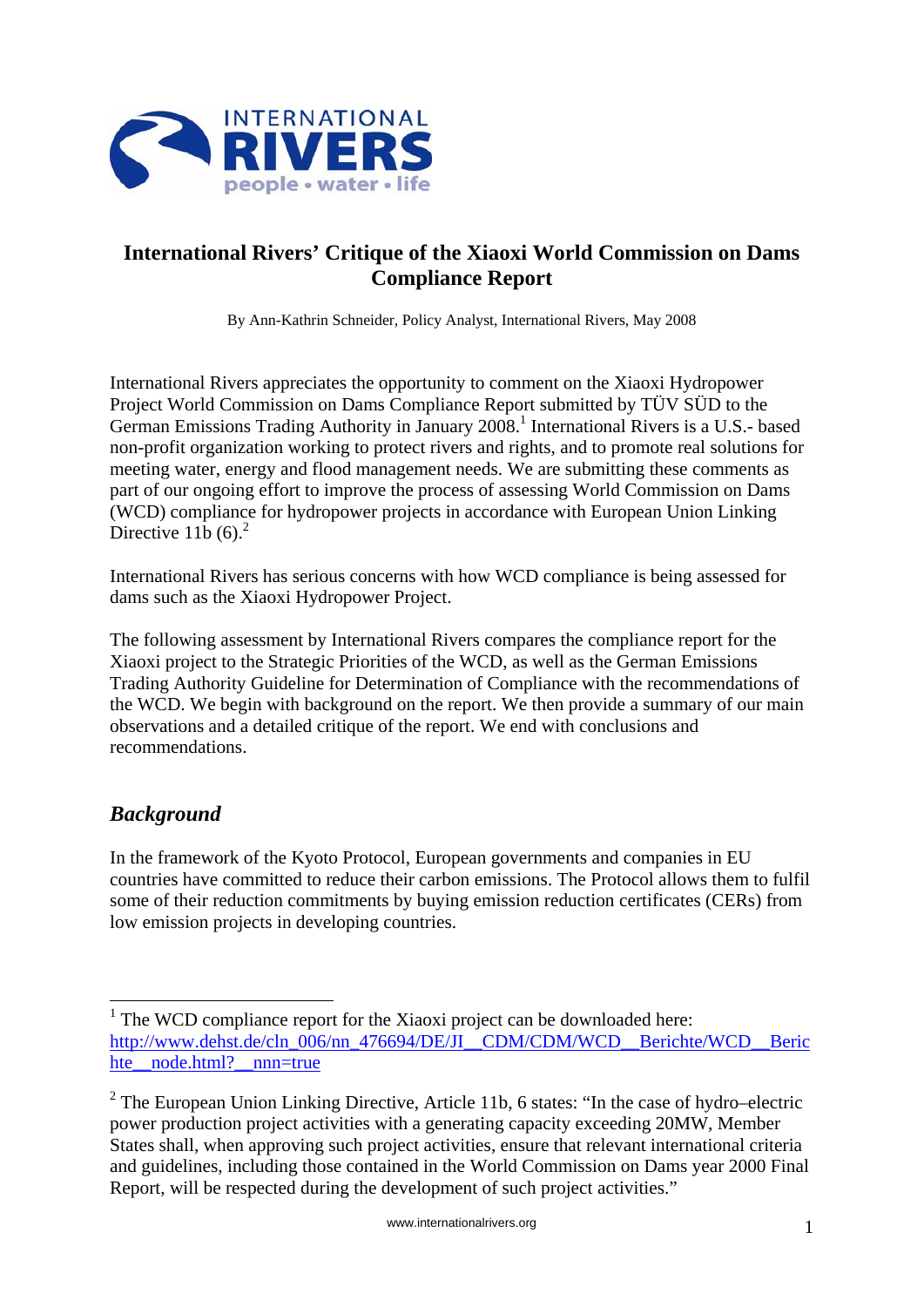German-based power utility RWE is one of the biggest CO2 emitters in Europe, with emissions of more than 120 million tonnes of CO2 per year, mainly from coal-fired power plants. RWE has to reduce its carbon emissions, however, at the time of writing of this report, RWE's reduction commitments for the second trading period of the Kyoto Protocol from 2008 until 2012 were not yet publicly available.

RWE seeks to buy CERs representing average reductions of 442,720 tonnes of CO2 per year from the Xiaoxi hydropower project on the Zishui River in China's Hunan Province. RWE has commissioned TÜV SÜD, a certification company with accreditation from the CDM, to write a WCD compliance report for the 135 MW Xiaoxi project. EU as well as German law requires hydropower projects above 20MW that want to sell carbon credits in the EU Emissions Trading Scheme (ETS) to comply with the WCD recommendations.

The German Emissions Trading Authority (DEHSt) is the national authority entrusted with the implementation of emissions trading in the framework of the Kyoto Protocol. The DEHSt has concluded that CERs from the Xiaoxi project are eligible for the EU ETS, on the basis of TÜV SÜD's WCD compliance report.

# *Main Observations and Conclusions*

The WCD compliance report written by TÜV SÜD for the Xiaoxi Hydropower Station fails to evaluate the project against the WCD recommendations and does not fulfil the criteria of the DEHSt evaluation and compliance report "Guideline for Determination of Compliance with the Recommendations of the World Commission on Dams." The report does not prove that the Xiaoxi project respects the criteria of the WCD, as required by the European Union Linking Directive Article 11b, 6. Based on TÜV SÜD's WCD compliance report, the German Emissions Trading Authority and the German government should not have accepted the project as WCD compatible.

The report does not prove WCD compatibility of the Xiaoxi hydropower project for the following two reasons:

**1. The report does not assess the project against the WCD's seven strategic priorities and disregards most of the corresponding policy principles. This is contrary to the DEHSt guideline, which states "The structure of the main part of the report must follow the seven strategic priorities and their underlying principles. Each of the priorities must be validated individually."** (DEHSt, page 9)

Key WCD strategic priorities, including priorities two and three on "Comprehensive Options Assessment" and "Addressing Existing Dams," are not addressed in the compliance report. In the discussion of priority two, "Comprehensive Options Asessment," the report does not mention any process where alternatives to the Xiaoxi plant, based not only on financial and technical criteria, but also on social and environmental criteria, were assessed. In the discussion of priority three, "Addressing Existing Dams," the report does not mention existing dams in the river basin, but instead talks about the safety levels of the Xiaoxi project. This does not correspond to strategic priority three, which demands that outstanding social and environmental issues from existing dams be addressed and that benefits from existing projects be maximized.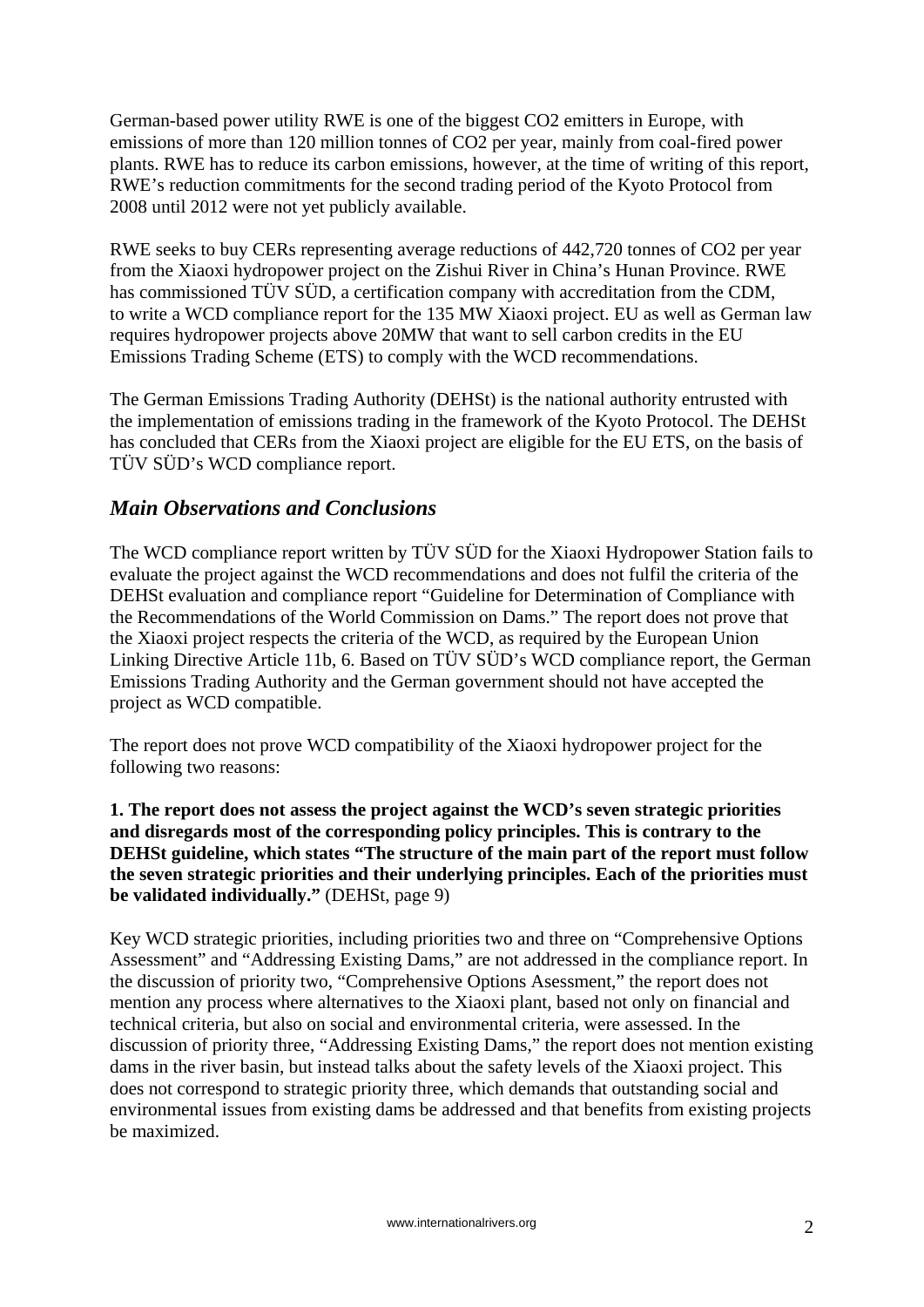# **2. The report concludes, and the German government accepts, that the Xiaoxi project is WCD compatible, even though it has shown that central WCD priorities have not been fulfilled.**

The project was approved as WCD compatible by TÜV SÜD, even though their report contends: "The concerned villages, and even more the concerned farmers, were not involved in the decision process and only informed when a decision had already been reached." This is in direct conflict with WCD strategic priority one, "Gaining Public Acceptance." Further, no mention is made of whether indigenous and tribal peoples, women, or other vulnerable groups are amongst the stakeholders, nor whether their rights have been recognized and their special risks addressed. This is also contrary to WCD strategic priority one, as well as the DEHSt WCD compliance guideline that states: "Stakeholders must be consulted within the framework of an environmental impact assessment." The DEHSt guideline specifies: "Indigenous populations and other economically and politically vulnerable groups are of particular importance."

The report acknowledges that villagers and farmers were not involved in the decision-making processes, yet argues: "We conclude that in this case, despite the violation of some WCD guidelines, the more important effect of "no social or cultural disadvantages" has been achieved and therefore the essence of the WCD guidelines is still fulfilled."

For these two reasons, as well as other issues detailed below, it is unlawful for European governments to approve the purchase of carbon credits from the Xiaoxi Hydropower Project.

# *Detailed Analysis: Compliance of the Xiaoxi Hydropower Project with the WCD Seven Strategic Priorities*

## **Strategic Priority 1: Gaining Public Acceptance**

- **Stakeholder identification**: The report says that stakeholders have been identified, and mentions: "apart from the project owner and the local/regional government, the obvious stakeholders for operational issues are the villages affected by the project." It is likely that the report means villagers when it talks about villages. However, the report does not go into any detail regarding the villagers, and no mention is made of whether indigenous and tribal peoples, women, or other vulnerable groups are amongst the stakeholders, nor whether their rights have been recognized and their special risks addressed. This is contrary to the DEHSt guideline, which specifies in chapter 4.1. on "crucial issues": "Indigenous populations and other economically and politically vulnerable groups are of particular importance."
- **Involvement in decision-making processes**: The report clearly states: "The concerned villagers and their leaders were not involved in the decision process. […]." This is a deviation from several guidelines in the WCD report as well as the DEHSt guideline, which spells out: "One of the key demands made by the WCD is the inclusion of stakeholders and gaining public acceptance. The Commission believes that democratic principles must be applied to rational project planning, which means that all stakeholders and their representatives must be included in the decision-making process."
- www.internationalrivers.org 3 • **Recognising rights, addressing risks and safeguarding entitlements**: In order to gain public acceptance, the WCD suggests a rights-and-risks-based approach. "Acceptance emerges from recognising rights, addressing risks, and safeguarding the entitlements of all groups of affected people […]." The chapter on "Gaining Public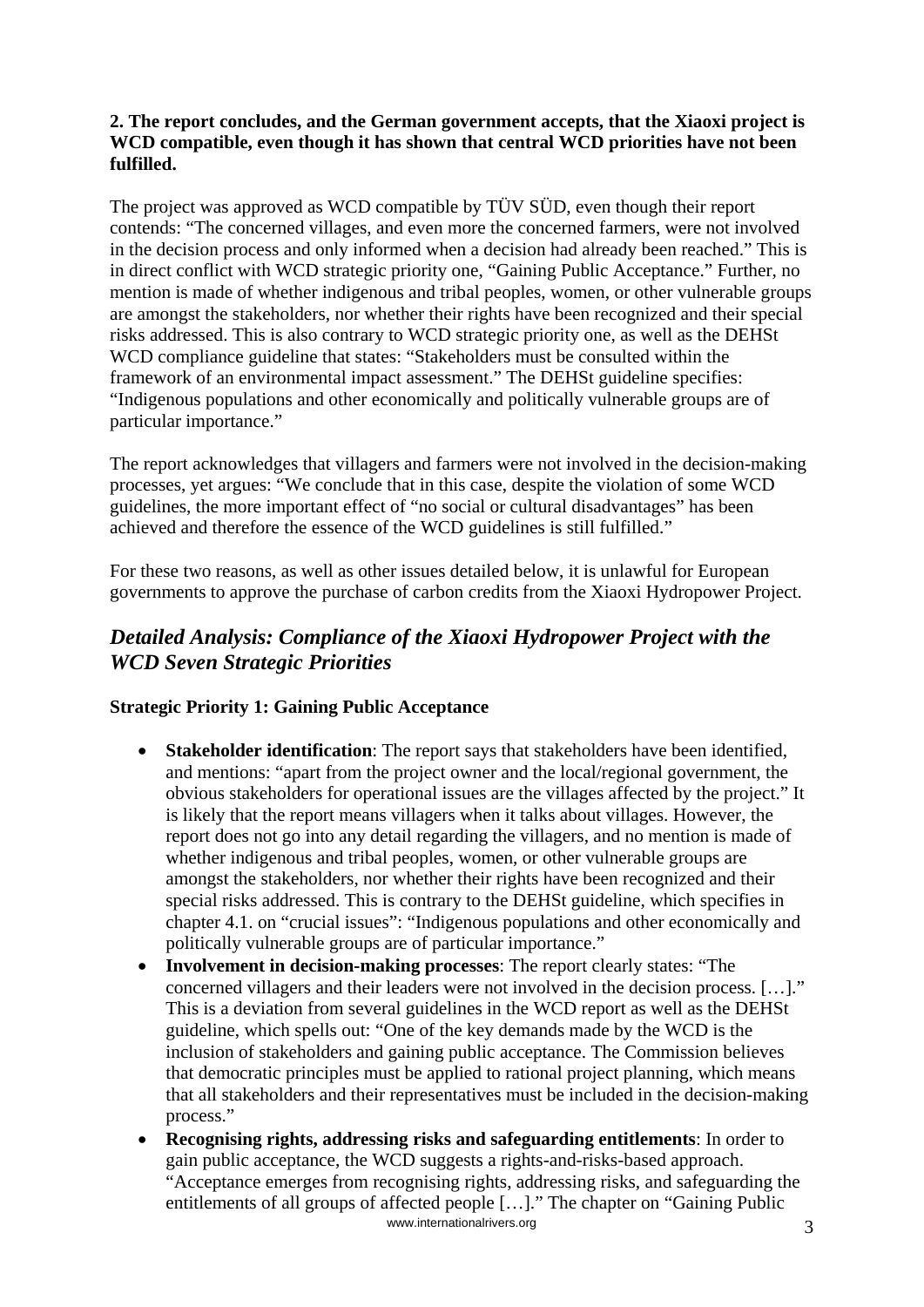Acceptance" in the compliance report does not, however, mention rights, entitlements, and risks. Instead, the report states that improving local roads and constructing resettlement villages with electricity supply are appropriate measures to gain public acceptance. This interpretation of how to gain public acceptance does not correspond with the spirit or letter of the WCD report and cannot be accepted as a validation of a central element of the WCD.

### **Strategic Priority 2: Comprehensive Options Assessment**

- **A development response is identified from a range of options:** This strategic priority is discussed in two paragraphs. The report states that because the Chinese economy is growing and Chinese electricity production is mainly coal-based while the national Chinese energy strategy promotes hydropower, the Xiaoxi project is the best option. "There is no doubt that medium-sized hydropower is one of the most preferred options for China" contend the authors of the report. This does not correspond to the options assessment process as suggested by the WCD. The WCD requires a balanced and comprehensive assessment of all options, giving social and environmental aspects the same significance as technical, economic and financial factors.
- **Selection of the best option:** The report does not mention any selection process.

#### **Strategic Priority 3: Addressing Existing Dams**

• The half-page discussion of existing dams concludes that the project complies with the relevant WCD recommendations; however, it does not mention existing dams, optimizing their benefits, addressing their outstanding social issues, or strengthening environmental mitigation for existing dams. It talks only about the safety of the Xiaoxi Dam. It therefore does not validate strategic priority three, as required by the DEHSt guideline.

#### **Strategic Priority 4: Sustaining Rivers and Livelihoods**

- **Avoiding impacts and minimizing harm**: WCD strategic priority four demands to prioritize projects that either avoid impacts or minimize or mitigate harm to the river system. The report assesses that because Chinese regulations stipulate that the EIA should be implemented by a qualified institute, the avoidance or minimization of negative impacts of the project on the environment can be ensured. The report does not assess whether the project documents demonstrate that everything possible has been done to avoid impacts and minimize harm. Instead, it states that because all necessary documentation exists and good institutions are in place, everything *should be* fine. The EIA requirement is new to China, and it is yet to be perfectly implemented. Rather than accepting at face value project documents, WCD compliance assessors should take extra care to ensure the facility's EIA process accurately accounts for risks to river system.
- **Environmental flows**: The assessment report says that environmental flows have been determined in the EIA and that the feasibility report ensures that the environmental flow requirements will be implemented. But the newness of the concept of environmental flows to China, the weakness of the country's EIA process, and the lack of a stated monitoring system for the project (see below, "Strategic Priority Six") raise concerns that environmental flows can be implemented for this project.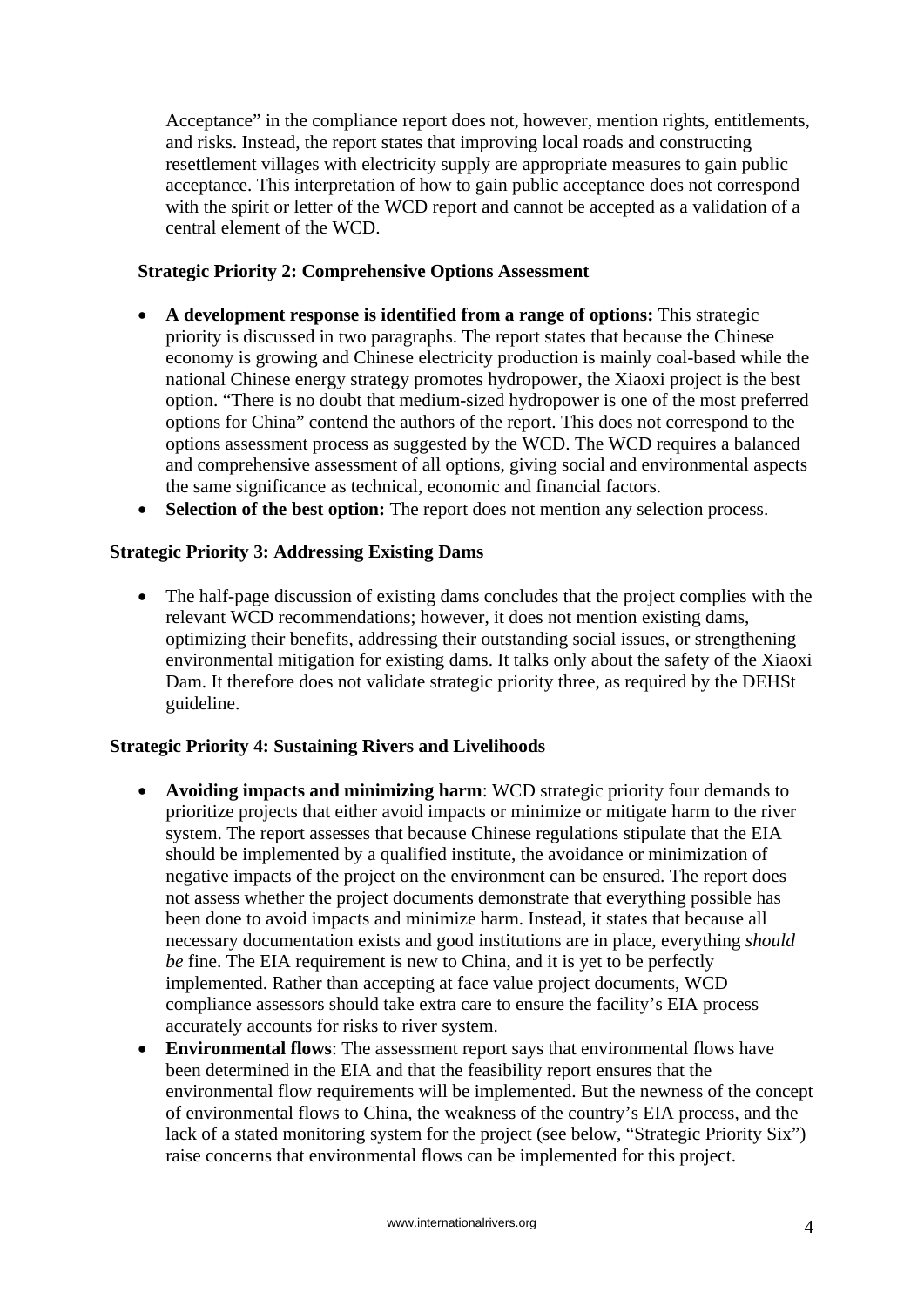# **Strategic Priority 5: Recognizing Entitlements and Sharing Benefits**

- **Joint negotiations with adversely affected people**: The WCD requirement for joint negotiations with adversely affected people has not been carried out for this project. The DEHSt guideline states in chapter 4.1.: "The commission believes that democratic principles must be applied to rational project planning, which means that all stakeholders and their representatives must be included in the decision-making process." The report states: "The concerned villages and even more the concerned farmers were not involved in the decision process and only informed when a decision had already been reached. The relevant documentation was made available to them, but was not easy to access due to the bad traffic conditions, bad communication conditions, and the low level of education of the local people. This is a deviation from several guidelines of the WCD report." The report nevertheless concludes: "[T]hat in this case, despite the violation of some WCD guidelines, the more important effect of 'no social or cultural disadvantages' has been achieved and therefore the essence of the WCD guidelines is still fulfilled." The phrase "no social or cultural disadvantages" is not found in the WCD strategic priorities or DEHSt. Neither the DEHSt guideline nor the EU Linking Directive mentions that WCD priorities can be disregarded once "no social or cultural disadvantages" can be reported. If, as has been assessed in this case, stakeholders have not been included in the decision-making processes, then the project is in clear violation of both the Linking Directive as well as the DEHSt guideline.
- **Improving livelihoods**: The WCD requires that the mitigation and development provisions of a project improve the livelihoods and quality of life of the affected people. Whether the "compensation agreements" mentioned in the report will lead to an improvement in the lives of the people affected by the Xiaoxi dam, or will only compensate them for their losses, was not addressed.
- **Adversely affected people**: The report's section on strategic priority five discusses the affected people living in the reservoir area. Yet, the WCD requirement on entitlements and benefit sharing clearly stipulates that all people, "in the reservoir, upstream, downstream, and in catchment areas whose properties, livelihoods, and nonmaterial resources are affected" must be counted as project-affected.

## **Strategic Priority 6: Ensuring Compliance**

• **Guidelines to ensure compliance and independent review of compliance**: The World Commission on Dams requests that institutions and mechanisms are set up so that governments, developers, and operators satisfy the commitments they have made to the affected people. The DEHSt guideline states that "appropriate measures must be in place to ensure compliance with commitments and agreements." The Xiaoxi report does not mention whether any such mechanisms have been set up.

## **Strategic Priority 7: Sharing Rivers for Peace, Development and Security:**

• The report says that the project is located on the Zishui River and does not have any transboundary implications.

# *Conclusion and Recommendations*